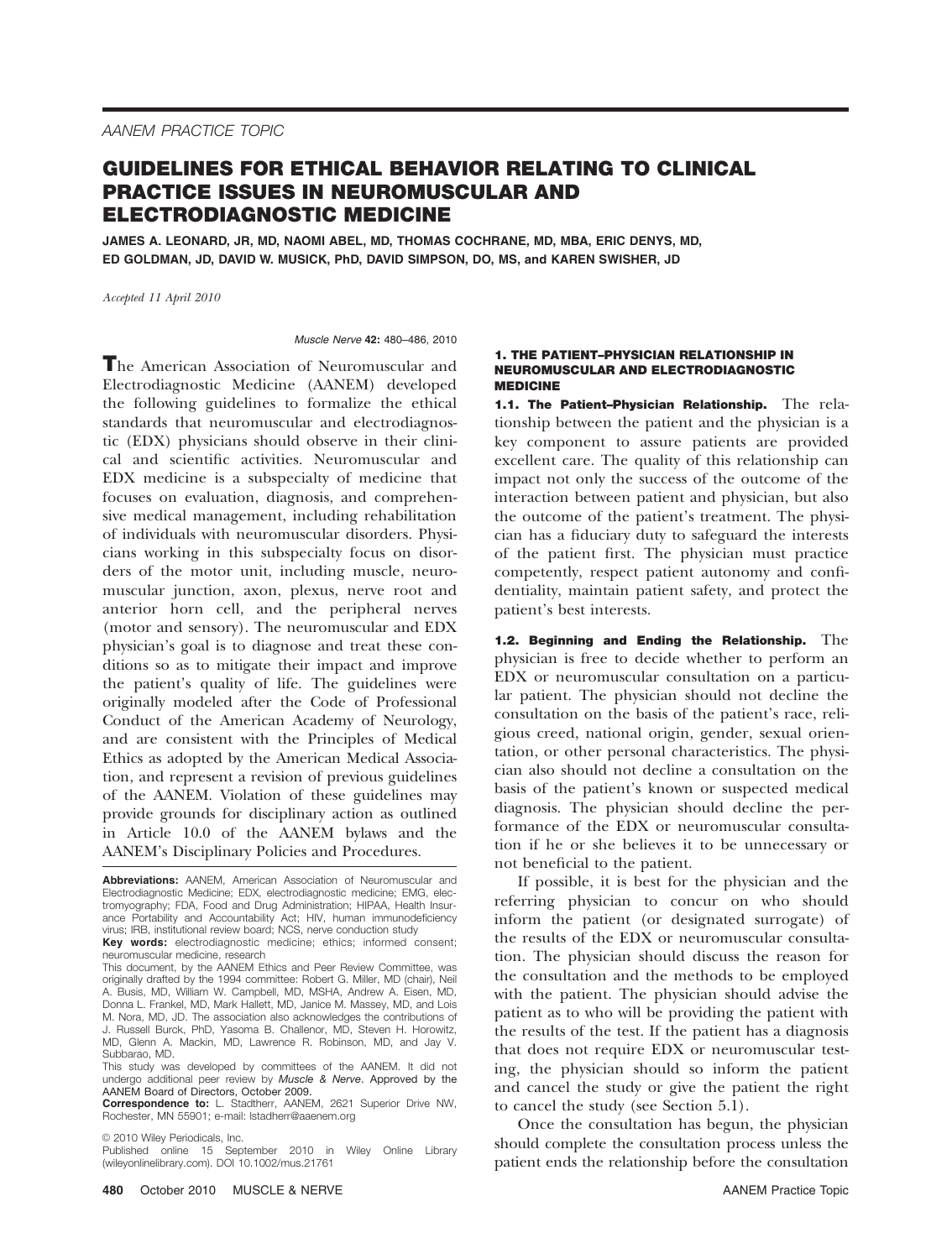can be completed, or if medical contraindications to completing the consultation become apparent during the consultation. After completion, the physician should return the patient to the care of the referring physician. If the patient does not have a referring physician, the physician should take responsibility for urgent care of the patient until appropriate referral can be made.

1.3. Informed Consent in Clinical Consultation. The physician must obtain valid consent from the patient or, when the patient is not competent to give such consent, from the patient's appropriate surrogate decision-maker. The physician must disclose information that the average person would need to know to make an appropriate medical decision. This information must include the benefits and risks of the proposed tests and should include costs of the proposed tests, if the patient desires this information. If the patient is referred for evaluation of a painful symptom, the physician should explain that the EDX studies are directed toward certain measurable peripheral nerve abnormalities, not whether pain is present or absent. Consent must be given voluntarily by the patient. If reasonable explanation fails to elicit a patient's consent to carry out the EDX consultation, the physician should not undertake the evaluation. The patient may negate a prior consent; if this occurs at any point during testing, the physician should not continue with the examination. Physicians must comply with applicable state and federal law governing informed consent requirements.

Federal Food and Drug Administration (FDA) and institutional review board (IRB) rules should be followed when conducting experimental or investigational studies of procedures, pharmaceuticals, or medical devices that involve human subjects (see Section 7).

On occasion, neuromuscular consultation or EDX testing must be performed on patients who cannot give consent. If a legal guardian is present, or if the patient has designated a surrogate decision-maker through a current and valid durable healthcare power of attorney, that person should be consulted. If the patient lacks decisional capacity, the guardian or surrogate decision-maker is unavailable, and the situation is an emergency, the physician may proceed without consent.

### 1.4. Patient Communication, Comfort, and Preparation.

The physician has a duty to communicate with the patient. The physician should convey relevant information in terms the patient can understand and allow adequate opportunity for the patient to raise questions and discuss matters related to the neuromuscular and/or EDX evaluation. Physicians should make every effort to ensure that patients are adequately prepared for the planned neuromuscular evaluation and/or EDX procedures and that they are made as comfortable as possible during the examination. Physicians should be attentive to signs of patient discomfort and safety concerns, and resolve them before proceeding. Physicians may decide whether to admit family members or significant others into the examination room during testing to provide support. Informing the patient of the findings of the examination should be coordinated with the referring physician (see Section 1.2). Moreover, suggestions for changes in clinical management should generally be made to the referring physician rather than the patient unless the referring physician has requested that the physician participate in the direct clinical management of the patient.

1.5. Medical Risk to the Physician. The AANEM recognizes that physicians have needs and concerns that are relevant for ethical decision-making in the context of consultation. At the same time, a physician should provide appropriate, compassionate care to all patients, including patients with infectious and other communicable diseases (e.g., human immunodeficiency virus or antibiotic-resistant infections). A physician should not deny care to a patient solely because of real or perceived medical risk to the physician. Physicians must utilize appropriate universal precautions during the examination of any patient to minimize their own medical risk.

1.6. Ethical Considerations and the Management of Neuromuscular Disease. The specialist providing care to patients with neuromuscular disease is likely to encounter a number of situations during the care of his or her patients, which will raise ethical questions. Some neuromuscular disorders are progressive or debilitating and may impact a patient's autonomy or competence. Many of the neuromuscular disorders have limited treatments, which may lead patients to seek unproven interventions. Others may have effective but costly treatments that insurance may not cover or which patients may not be able to afford. Still others are known to shorten a patient's life expectancy with the prospect of a challenging final few months of life—leading a patient to seek alternatives for endof-life care.

1.6.1. Discussion of Disease Implications. First and foremost, physicians must provide the best diagnostic and management skills to their patients of which they are capable. They also have a duty to discuss openly with their patients the implications of their patients' diagnoses. This discussion may require a great deal of sensitivity and compassion on the physician's part, particularly if the diagnosis is one that will severely impact the patient's quality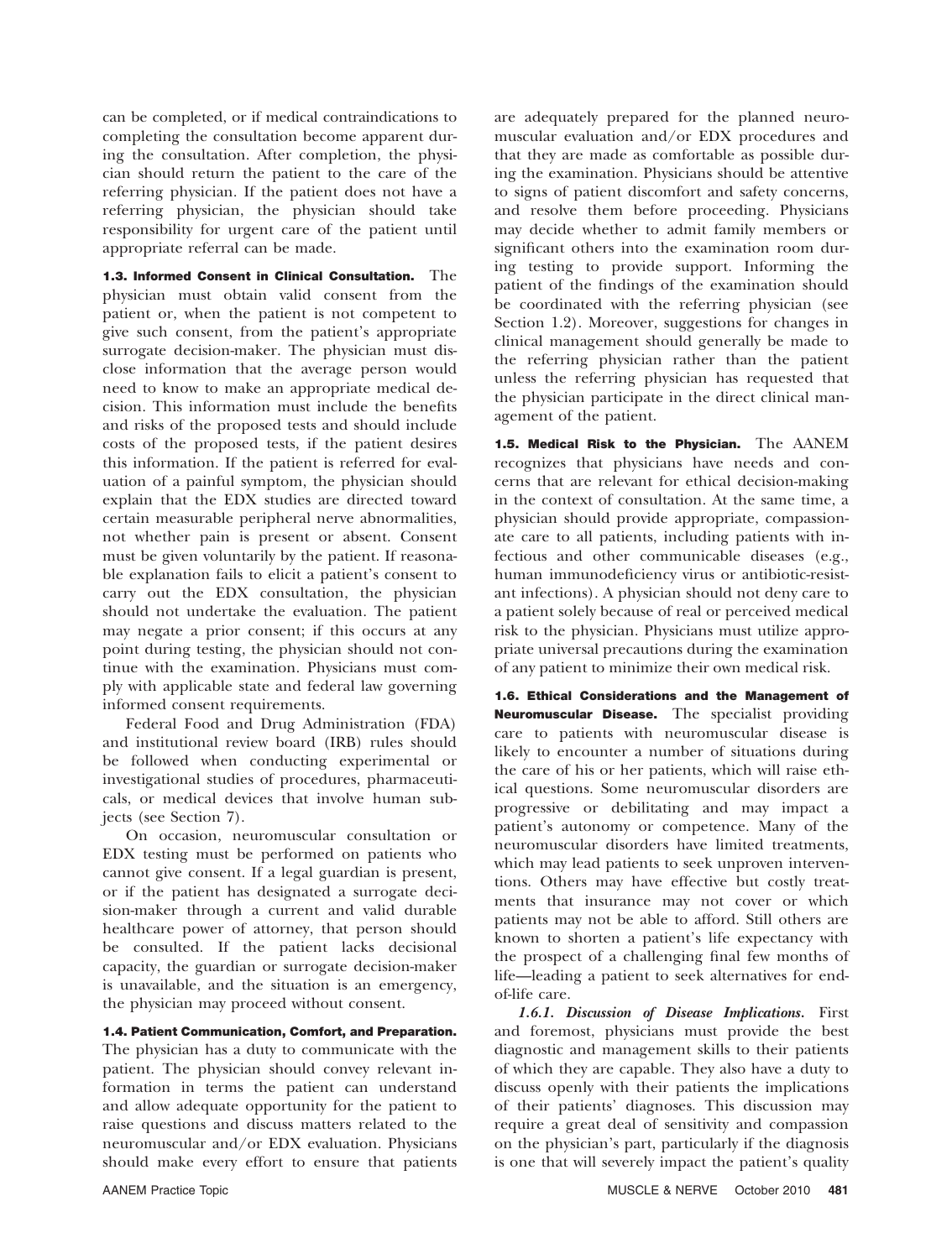or length of life. The physician's counsel should be honest yet allowing the patient to preserve some level of realistic hope. The physician has a duty to help the patient understand, decide upon, and seek reasonable treatment should this be available and to help avoid ineffective or useless treatments.

1.6.2. Progressive Disorders. For progressive disorders the physician should provide or refer the patient to services that will help maintain or prolong the patient's autonomy and independence. When the patient's neuromuscular diagnosis is expected to limit the patient's life expectancy, the physician has a duty to provide this information to the patient as well as to provide a realistic estimate of life expectancy, if possible. The patient has a right to this information in order to be able to plan appropriately and address end-of-life issues. The physician should be prepared to counsel the patient regarding end-of-life issues and to provide to or refer the patient for this care as appropriate.

1.6.3. Treatment. Patients with neuromuscular disorders, many of which currently have limited treatment options, may seek out or request treatments that are not beneficial to the treatment of their disease. The physician cannot be required to provide medical treatment to a patient if the physician determines such treatment to be not beneficial medically or ethically inappropriate. If a physician's determination regarding medical care conflicts with the advance directive of a competent patient (or the treatment decision of the patient's surrogate), then the physician should explain his or her treatment determination and recommendations with the goal of resolving the conflict. If the conflict cannot be resolved and this interferes with the physician's care of the patient then the physician shall make a reasonable effort to find another physician who will provide care for the patient.

1.6.4. Pain Management. Many neuromuscular disorders can result in significant acute or chronic pain for patients with these diagnoses. Patients in pain have a legitimate right to access to pain management. Pain management is a complex area of patient care and one that has ethical implications for physicians. Physicians who elect to manage acute or chronic pain in this population should be familiar with the various pharmacologic and nonpharmacologic modalities and options available. Physicians who choose to manage their patients' acute or chronic pain must have a solid working knowledge of the dosing schedules, side-effects, and the diversion or abuse potential of the various medications available for pain management. Physicians should also be very familiar with the use of pain contracts, the various professional guidelines, and state or federal regulations related to the management of acute or chronic pain. Physicians who elect not to manage a patient's acute or chronic pain should refer the patient to another physician or pain specialist for this management as appropriate.

### 2. GENERAL PRINCIPLES OF PATIENT CARE

2.1. Professional Competence. The physician should perform evaluations only within the scope of his or her training, experience, and competence. The physician should provide care that represents the prevailing standard of care for neuromuscular and EDX practice.

Physicians should use only standard, wellaccepted, and published techniques and methods of evaluation and interpretation. Evidence-based techniques are preferable. To this end, physicians should participate in, and keep documentation of, a regular program of continuing education. Physicians should maintain current technical skills, and ensure they have adequate experience before introducing new techniques into practice. On occasion, other new or non-standard techniques may be necessary when dealing with an unusual clinical problem or a research study. If all or part of the consultation is considered research, it must conform to the guidelines in Section 7.

2.2. Confidentiality. The physician must maintain patient privacy and confidentiality, both in performing EDX studies and the configuration of the examination areas in which they are performed, in accordance with all state and federal laws and regulations addressing patient privacy. The patient's name or other demographic information, as well as details of the patient's life or illness that would identify the patient, must not be publicized or published without written permission.

2.3. Patient Records. Physicians should keep and manage medical records that are complete, accurate, and in compliance with the Health Insurance Portability and Accountability Act (HIPAA). The physician's records should include a statement of the problem and the indications for the neuromuscular evaluation and/or the EDX study, description of the findings, assessment of normality or abnormality of these findings, and clinical correlation and diagnostic conclusions. Storing recordings of actual waveforms from nerve conduction studies (NCSs) and needle electromyography (EMG) is not required. Information within the medical records should be available only to appropriate individuals, including referring physicians, patients, and others with a valid release of information signed by the patient. Urgent information should be communicated directly and promptly to the referring physician, and appropriately documented in the physician's record.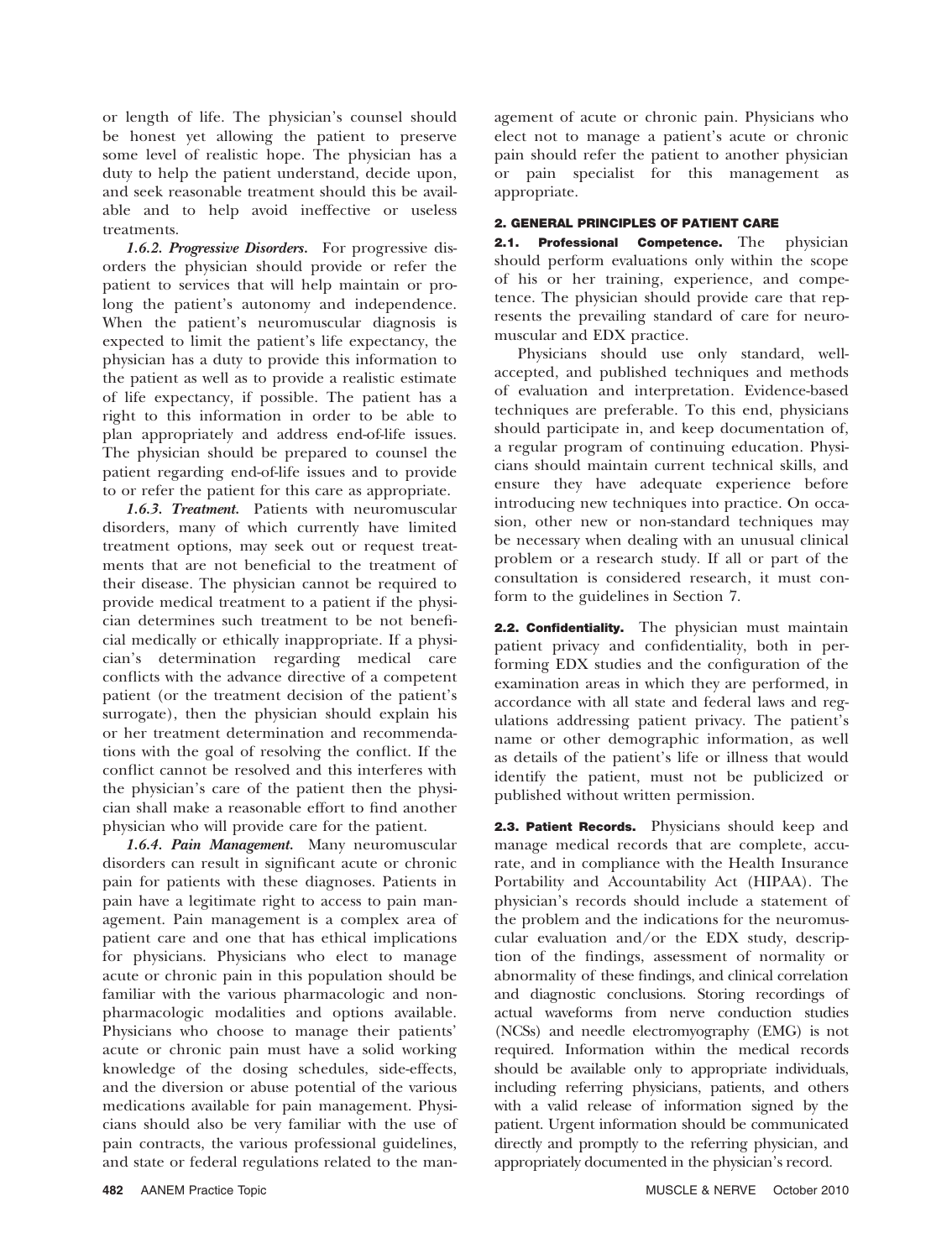2.4. Professional Fees. The physician is entitled to reasonable compensation for services commensurate with specified billing procedures, the comprehensive nature of the evaluation, difficulty of the study, time involved, and the number of procedures performed.

The fee structure must be made available upon request to patients, referring physicians, or thirdparty payers. The physician should bill for and receive compensation for only those services actually rendered or supervised. The physician must not receive a fee for making a referral or give a fee for receiving a referral (''fee-splitting''). The physician should not receive a commission from anyone for an item or service ordered for a patient (''kickback'').

2.5. Appropriate Services. The physician should perform a sufficiently comprehensive neuromuscular evaluation and/or EDX study that can address the issues necessary to determine or evaluate a reasonable differential diagnosis. For the EDX study the physician must be involved in the pretest evaluation (focused history and physical examination) of the patient and the plan of the study, and should perform only those tests that are medically indicated. Tests selected and procedures used should conform to published guidelines, when available.

2.5.1. The physician has the ultimate responsibility for NCS examinations, even if they are performed by a technologist or another physician under the physician's supervision. The physician must be readily available and must promptly review and evaluate the results of the NCSs. The patient should remain in the examination room until the supervising EDX physician has reviewed the NCS results.

2.5.2. All needle EMG examinations should be performed by the appropriately trained neuromuscular or EDX physician, or, in the case of residents or fellows, under the direction of such a physician.

2.5.3. Except in unusual circumstances, the NCSs and EMG examination of a single patient should be performed on the same day, by the same EDX physician, for continuity and consistency.

2.5.4. The evaluation and diagnosis of neuromuscular disease may require the use of a number of specialized laboratory or diagnostic tests. The physician may have the appropriate training to perform some of these specialized studies. Referral to other specialists may be necessary for some of these specialized tests. Many of these tests may provide information that can pose ethical dilemmas for the physician as well as the patient, such as genetic testing. Genetic testing can be used to diagnose a genetic neuromuscular disease when

there is only a family history, but no clinical findings present in the patient. Genetic testing can be used to test for the presence of a suspected gene in a patient's family members. Each type of testing carries the potential for different ethical dilemmas. Physicians should consult with experts in these areas to address issues of concern and follow any state or regulatory guidelines in this area. As the diagnosis and management of neuromuscular disease evolves, new ethical questions will continue to present themselves. Society's viewpoint on these topics also will continue to shift requiring the physicians to be ever vigilant.

## 3. PERSONAL CONDUCT

3.1. Respect for the Patient. The physician must treat patients with respect and honesty, with particular sensitivity to language barriers, sociocultural diversity concerning personal modesty (appropriate use of chaperones), physical pain, and disability. The physician must not abuse or exploit the patient psychologically, sexually, physically, or financially.

3.2. Respect for Agencies and the Law. The physician should observe applicable laws. The physician should cooperate and comply with reasonable requests from insurance, compensation, reimbursement, and government agencies within the constraints of patient privacy and confidentiality.

3.3. Maintenance of the Physician's Personal Health. The physician should strive to maintain physical and emotional health and should refrain from practices that may impair his or her ability to provide adequate patient care.

## 4. CONFLICTS OF INTEREST

4.1. The Patient's Interest Is Paramount. Whenever a conflict of interest arises, the physician must attempt to resolve it in the best interest of the patient. Conflicts of interest that cannot be eliminated should be disclosed to the patient. If, after discussing the conflict, the patient does not want to proceed, the physician should not perform the consultation on the patient.

4.2. Avoidance and Disclosure of Potential Conflicts. The physician must avoid practices and financial arrangements that would, solely because of personal gain, influence decisions on the types of consultations performed on patients. Financial interests of the physician that might conflict with appropriate medical care should be disclosed to the patient.

4.3. Healthcare Institutional Conflicts. The physician should advocate for his or her patient's medical interests when they are jeopardized by policies of a healthcare institution or agency. The physician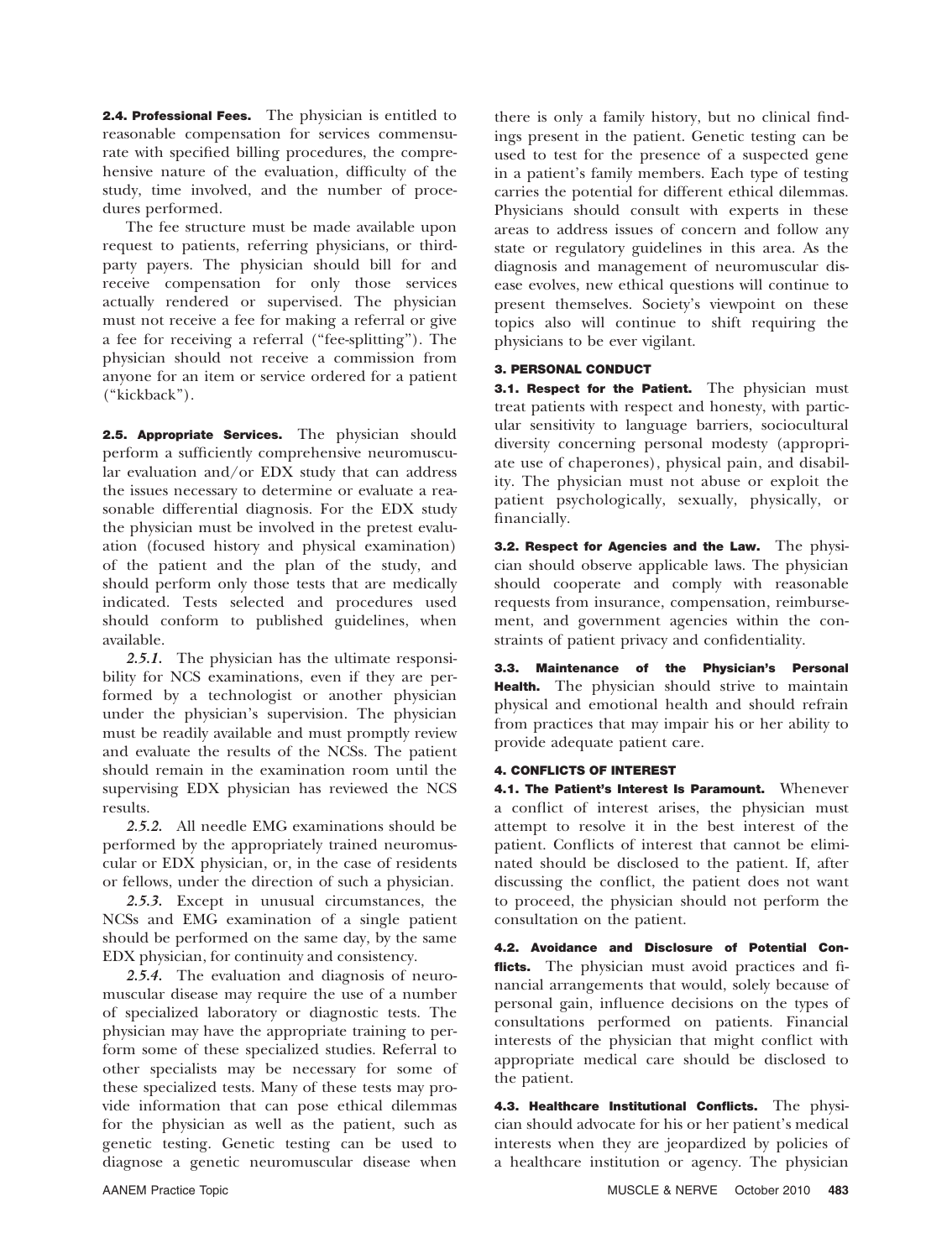should inform the patient when referral restrictions on testing would limit the validity of results.

# 5. RELATIONSHIPS WITH OTHER PROFESSIONALS

5.1. Cooperation and Communication with Healthcare **Professionals.** Physicians should cooperate and communicate with other healthcare professionals, including other physicians, nurses, and therapists, in order to provide the best care possible to patients. Written and oral communication with other healthcare professionals should be carried out in a timely and courteous manner. The terms used in the communication should be useful to the referring physician and be as responsive to the referral question as possible.

The physician may teach fellows and residents how to perform the EDX consultation. Effective teaching requires close supervision of trainees during the actual testing and careful review of the report of the findings before it is sent to the referring healthcare professional.

On occasion, the physician, while evaluating a patient referred for EDX testing, will determine, based on available clinical information, that the patient most likely has a medical problem that is not localized within the peripheral neuromuscular system. The physician should attempt to communicate this opinion to the referring healthcare professional with the goal of optimizing further care for this patient. Options may include not proceeding with the planned EDX testing and redirecting the diagnostic evaluation.

5.2. Referrals from Other Physicians. For the most part, referrals to physicians come from other physicians. Referrals for neuromuscular evaluations and or EDX testing may come from other healthcare professionals and lay-persons, however, and patients may refer themselves. If the referral did not come from another physician, every attempt should be made to identify the patient's primary physician so that the report of the results of the neuromuscular or EDX consultation may be sent to that physician if the patient consents. If the patient has no primary care physician, then the physician should refer the patient to a primary physician or specialist if one is needed.

If the primary care or referring physician agrees, the physician may actively participate in further evaluation and treatment of the patient's neuromuscular problems and may even become the principal provider of the care for these problems.

5.3. Studies Performed on One's Own Patients—Self-Referral. Most physicians see and follow patients for clinical, diagnostic, and therapeutic reasons. In the course of providing such evaluation and man-

agement, a physician may find it necessary for these patients to have EDX or other specialized studies, such as biopsies or ultrasound, to clarify a diagnosis or assist with treatment. Ordering and performing EDX studies or any other specialized studies one's self, for which the physician is appropriately trained and experienced to do, on one's own patient is not considered a ''self-referral,'' but instead part of the consultation, and considered to be appropriate patient care. In fact, it may be in the best interest of the patient for the physician, who knows the patient, to perform these studies. When considering performing EDX or other specialized studies on one's own patient, the physician must keep in mind that there must be a proper indication for the study, which is consistent with relevant guidelines. The need for and the scope of the study should be properly documented in the patient's medical record. Some neuromuscular and EDX physicians may prefer to refer their patients to other physicians for specialized or EDX testing, to avoid even the appearance of a conflict of interest. Patients also always retain the right to request specialized neuromuscular or EDX testing by an independent physician without compromising their ongoing clinical care.

5.4. Peer Review, Utilization Review, and Quality **Assurance.** The physician should participate in peer review, utilization review, and quality assurance activities in order to promote optimal patient care.

5.5. Competence of Colleagues and Impaired Physicians. Physicians should not knowingly ignore a colleague's incompetence or professional misconduct, thus jeopardizing the safety of the colleague's present and future patients. The physician should strive to protect the public from an impaired physician and to assist in the identification and rehabilitation of impaired colleagues. Physicians should cooperate with peer review processes.

5.6. Expert Witness Testimony. Physicians, as a matter of acting in the public interest, are encouraged to serve as impartial expert witnesses in clinical and technical matters regarding electrodiagnostic and neuromuscular medicine. Expert witness testimony is opinion testimony that may relate to the standard of care, nature and extent of disability, causation of injury, clinical status of the patient, or prognosis. Physicians cannot be required to provide expert witness testimony. An expert testifies either for the person bringing the case (the plaintiff or the government in a criminal matter), the person being sued (the defendant), or the judge. It is important for physicians acting as expert witnesses to remember that transcripts of depositions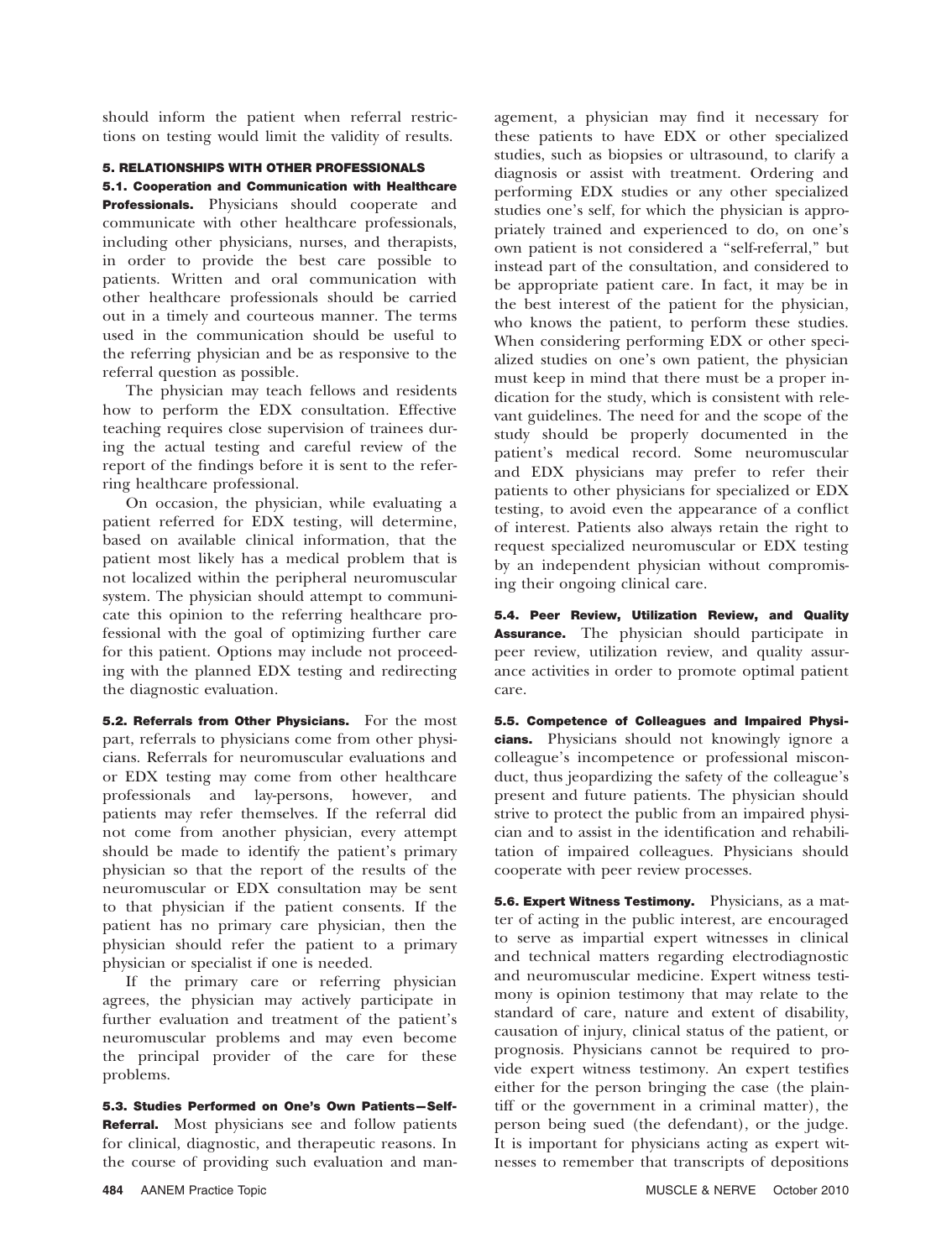and courtroom testimony are public records, and subject to independent peer reviews.

5.6.1. The minimum statutory requirements for qualifications for an expert witness in a medical malpractice action should reflect the following:

- (a) The witness should have comparable education, training, appropriate certification, and occupational experience in the same field of expertise as the defendant.
- (b) The witness's occupational experience should include active medical practice or teaching experience in the same field of expertise as the defendant.
- (c) The witness's active medical practice or teaching experience must have been within 5 years of the occurrence giving rise to the claim.

5.6.2. It is unethical for expert witnesses to provide services under a contingent fee arrangement or to link compensation to the outcome of the case. Compensation should be reasonable and commensurate with actual services rendered.

5.6.3. Physicians providing expert medical testimony should be adequately versed in the medical and scientific issues involved in the matter and, before giving testimony, should carefully review the relevant records and facts of the case and the standards of practice prevailing at the time of the occurrence that gave rise to the claim.

5.6.4. Physicians should testify about the medical records, the standard of care, and any other matter related to the case fairly, honestly, and in a balanced manner.

5.6.5. Physician expert witnesses are expected to be impartial and should not adopt a position as an advocate or partisan in the legal proceedings.

5.6.6. Compensation should be reasonable and commensurate with actual services rendered.

5.7. Healthcare Organizations. The physician may enter into contractual agreements with managed healthcare organizations, prepaid practice plans, or hospitals. The physician should retain control of medical decisions without undue interference. The patient's welfare must remain paramount.

### 6. RELATIONSHIPS WITH THE PUBLIC AND **COMMUNITY**

6.1. Public Representation. Physicians should not represent themselves to the public in an untruthful, misleading, or deceptive manner regarding qualifications, credentials, and expertise through statements, testimonials, photographs, graphics, or other means. A patient's medical condition must not be discussed publicly without his or her consent (see Section 2.2).

6.2. Duties to Community and Society. Physicians should work toward improving the health of all members of society. This may include participation in educational programs, research, public health activities, and the provision of care to patients who are unable to pay for medical services. The physician should be aware of the limitation of society's healthcare resources and should not squander those finite resources by performing unnecessary tests. The needs of an individual patient should be given priority.

6.3. Existing Laws. The physician shall be obligated to obey the laws of the land and refrain from unlawful activities, but is strongly encouraged to help produce change in laws that are not in the best interest of patients and society. Physicians should cooperate with legal authorities and processes. They should honor reasonable requests from insurers and government agencies, consistent with ethical and legal privacy protections required by law.

# 7. CLINICAL RESEARCH

7.1. Informed Consent. Research is an activity designed to develop and increase generalized knowledge. All research must be approved and in compliance with current IRB rules. Informed consent must be obtained for all research on human subjects. A full disclosure of risks, as well as benefits, must be specified. In all circumstances pertaining to research, informed consent must include a written document signed by the subject. The physician or other appropriately identified investigator is responsible for obtaining informed consent from the research subject for any research investigation or clinical trial. If the subject is an active patient of the physician-investigator, the physician must recognize there is a potential that the patient, because of the dependent relationship/ position to physician-investigator, may feel under duress to consent to the research whether or not this is expressed. To avoid any real or perceived duress, it is advised that, whenever possible, the informed consent be obtained by an investigator completely independent of the physician–patient relationship. Special care should be taken with vulnerable populations, including children, pregnant women, cognitively impaired individuals, prisoners, and others. The refusal of the patient to participate should not interfere with the patient–doctor relationship.

7.2. Institutional Review. The research project should conform to generally accepted scientific principles. The physician who participates in clinical research must ascertain that the research has been approved by an IRB or other comparable